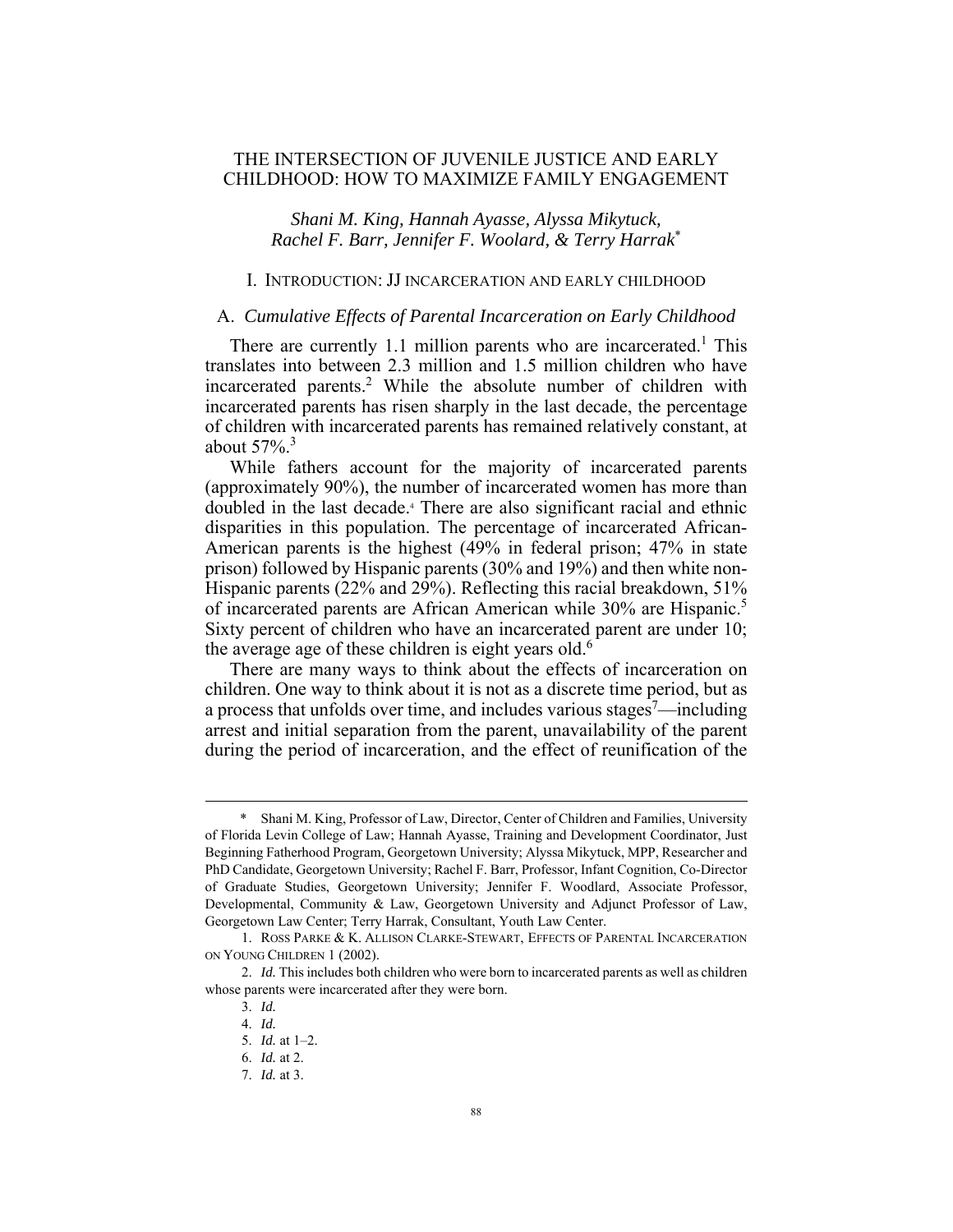parent after incarceration.8

Furthermore, in thinking about the impact of incarceration on children, it is important to consider that these are indeed children; they are going through various developmental stages that worsen the initial trauma and uncertainty associated with abrupt parental loss, new caregiving arrangements, separation from siblings, and changes in schools and friendship networks.<sup>9</sup>

While the data on the impact of the initial arrest on the child is limited, there are studies documenting the long-term effect of parental incarceration on children. The long-term impact of incarceration on children depends on a variety of factors, including their age. A small number of mothers are pregnant at the time of their incarceration, and for those who are, they are typically provided only a few days with their newborn, before they must relinquish her.<sup>10</sup> This early separation can result in emotional behavioral problems for children.<sup>11</sup>

And, even for children who have developed a bond with their incarcerated parent, separation due to parental incarceration can affect the attachment between parent and child, which has been linked to poor child outcomes, including poor peer relationships and cognitive abilities.<sup>12</sup> This can result in up to "70% of young children with incarcerated mothers ha[ving] emotional or psychological problems."<sup>13</sup> Other adverse outcomes associated with parental incarceration, which reflect children internalizing their circumstances, are anxiety, withdrawal, hypervigilance, depression, shame and guilt.<sup>14</sup> Eating disorders are also present in this population, as are anger, aggression, and hostility particularly towards caregivers and siblings.15

School-aged children are often teased and ostracized due to parental incarceration. For school-aged children, parental incarceration is associated with poor grades, poor peer relationships, instances of aggression, and higher suspension and drop-out rates.<sup>16</sup>

It is important to note that studies on parental incarceration are correlational. Additionally, note that there are a number of cumulative risks that accompany parental incarceration. In many families facing parental incarceration, there may also be poverty, instability, domestic violence, child abuse, marital discord, homelessness, substance abuse,

 <sup>8.</sup> *Id.*

 <sup>9.</sup> *See generally id.* at 3–5 (introducing statistics regarding the effects of parental incarceration on minor children and outlines some of the complex underlying issues).

 <sup>10.</sup> *Id*. at 4.

 <sup>11.</sup> *Id.* 

 <sup>12.</sup> *Id.* at 4–5.

 <sup>13.</sup> *Id.* at 5.

 <sup>14.</sup> *Id.* 

 <sup>15.</sup> *Id.*

 <sup>16.</sup> *Id.*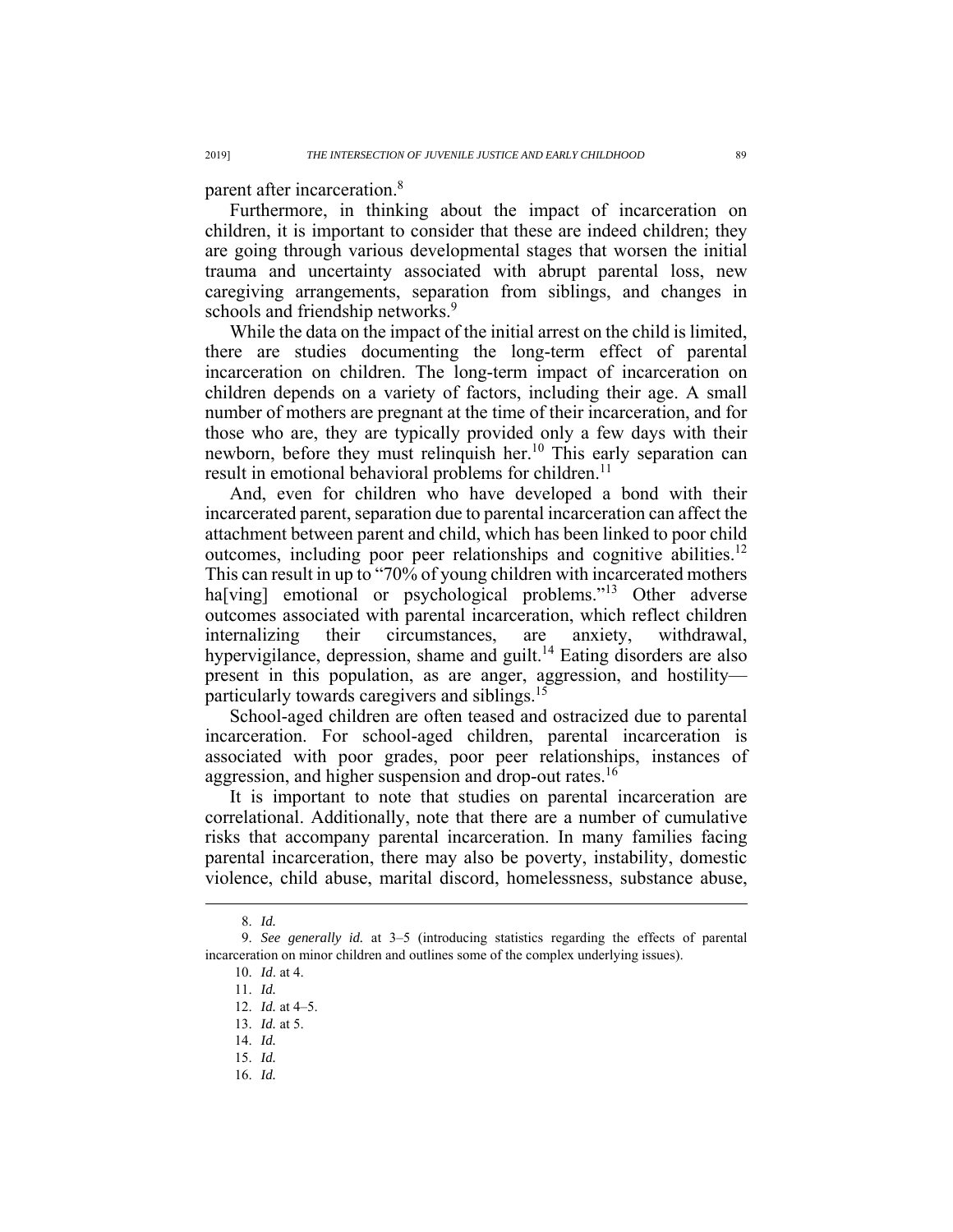and parental absence—which may have caused or made children more susceptible to the problems noted above.<sup>17</sup> Furthermore, the impact of the aforementioned conditions and/or incarceration, may depend on a number of factors, including the age of the child, the length of the separation, and also protective factors including the level of family and community support.<sup>18</sup>

# B. *Family Engagement Policy and Improved Outcomes in Adults and Young Children*

Family engagement refers to the systemic inclusion of family in activities that promote children's development and overall well-being, including the planning, structure, implementation and evaluation of these activities.19 Family engagement is central to child outcomes—to their intellectual, physical, socio-emotional development. It is well established that family engagement impacts health, development and academic outcomes for children.<sup>20</sup>

Studies clearly show the importance of nurturing, sensitive and responsive parenting to socio-economic competence and childhood success.<sup>21</sup> Fathers' involvement in children's lives has been connected to socio-emotional development as well as to healthy intellectual development, specifically, cognition and language.<sup>22</sup> When fathers talk and read more with their children, infant and toddler's language and cognitive skills tend to improve.<sup>23</sup>

Positive relationships between providers and families, a key part of successful family engagements, necessitates providers that are culturally and linguistically sensitive to the families that they are serving.<sup>24</sup> This means, in part, that systems and personnel who are involved must recognize their own biases and work to overcome these in addition to

 <sup>17.</sup> *Id.*

 <sup>18.</sup> *Id.* at 4–6.

 <sup>19.</sup> *See generally* Felicity Sackville Northcott, *Pathways to Permanency: Supporting Cross-Border Family Finding and Engagement for Children in Foster Care*, 22 TRANSNAT'L L. & CONTEMP. PROBS. 623, 625 (2013) (pointing to a fuller explanation and background of "family engagement").

 <sup>20.</sup> *Id.* at 635.

 <sup>21.</sup> Ross A. Thompson, *Early Attachment and Later Development: Reframing the Questions in* HANDBOOK OF ATTACHMENT: THEORY, RESEARCH, AND CLINICAL APPLICATIONS 330–31 (Jude Cassidy & Phillip R. Shaver eds., 3rd ed. 2016).

 <sup>22.</sup> Natasha J. Cabrera et al., *Fathers' Influence on Their Children's Cognitive and Emotional Development: From Toddlers to Pre-K*, 11 APPLIED DEV. SCI. 208–09, 211 (2007).

 <sup>23.</sup> *Id.* at 208–13; *see also* Helen Raikes et al., *Involvement in Early Head Start Home Visiting Services: Demographic Predictors and Relations to Child and Parent Outcomes*, 21 EARLY CHILDHOOD RES. Q. 2, 24 (2006) (exhibiting studies which show that family well-being is a key component to children's success).

 <sup>24.</sup> Raikes et al., *supra* note 23, at 19–20.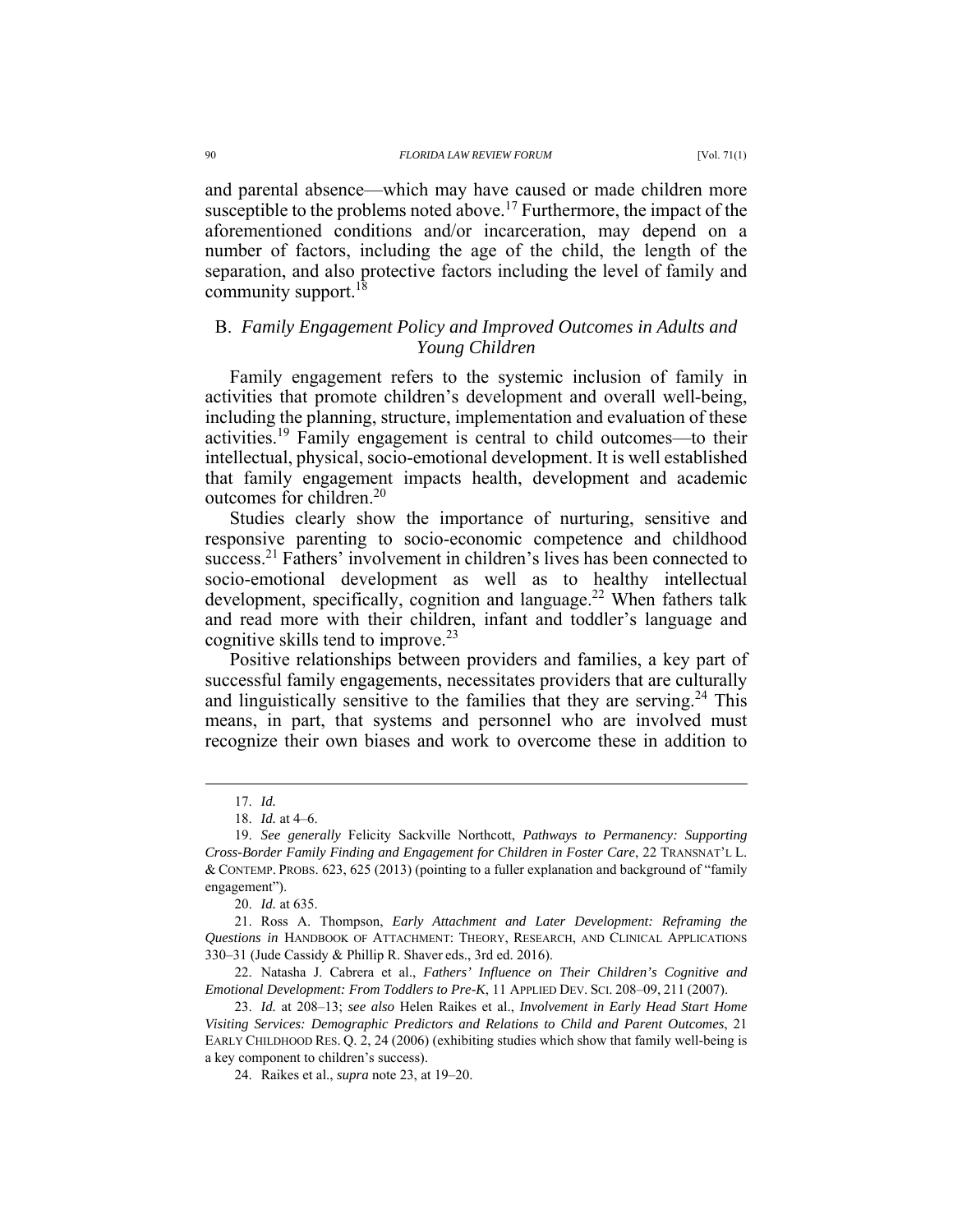valuing those with different languages and cultures.<sup>25</sup>

Thus, the key to successful family integration, is establishing a culture in which families are seen as partners in the success of their children, and specifically, partners in the creation of the systems and programs that are designed to serve their children.<sup>26</sup> The following principles have been identified as key to family engagement policies<sup>27</sup>:

- **Create Continuity and Consistency for children and families.** Promote a vision for family engagement that is consistent across systems and programs, and that can set the stage for families' involvement in their children's development and education at all ages.
- **Value respectful and trusting relationships between families and professionals.** Promote shared responsibility for children's healthy development, learning and wellness by valuing families' experiences and strengths, and providing opportunities for shared learning. Encourage twoway communication by welcoming information from families on all aspects of the child's life and development, including their culture, traditions, and home language.
- **Develop goal-oriented relationships with families that are linked to children's development and learning.** Develop ongoing relationships centered on children's well-being and success. Jointly work with families to identify specific strategies that support children's development and learning at home and in the classroom and community.
- **Engage families around children's health, mental health, and social and emotional well-being.** Engage families around children's development, learning, and wellness, including physical health, mental health, and social and emotional needs. Ensure that programs and families know about child development related to these areas and have access

 <sup>25.</sup> Studies also show that family well-being is a key component to children's success, and that family engagement programs should consider overall family.

 <sup>26.</sup> *See e.g.*, Raikes et al., *supra* note 23, at 20.

 <sup>27.</sup> U.S. DEP'T OF EDUC. & U.S. DEP'T OF HEALTH AND HUMAN SERV., POLICY STATEMENT ON FAMILY ENGAGEMENT FROM THE EARLY YEARS TO THE EARLY GRADES 8–9 (May 5, 2016), https://www2.ed.gov/about/inits/ed/earlylearning/files/policy-statement-on-familyengagement.pdf.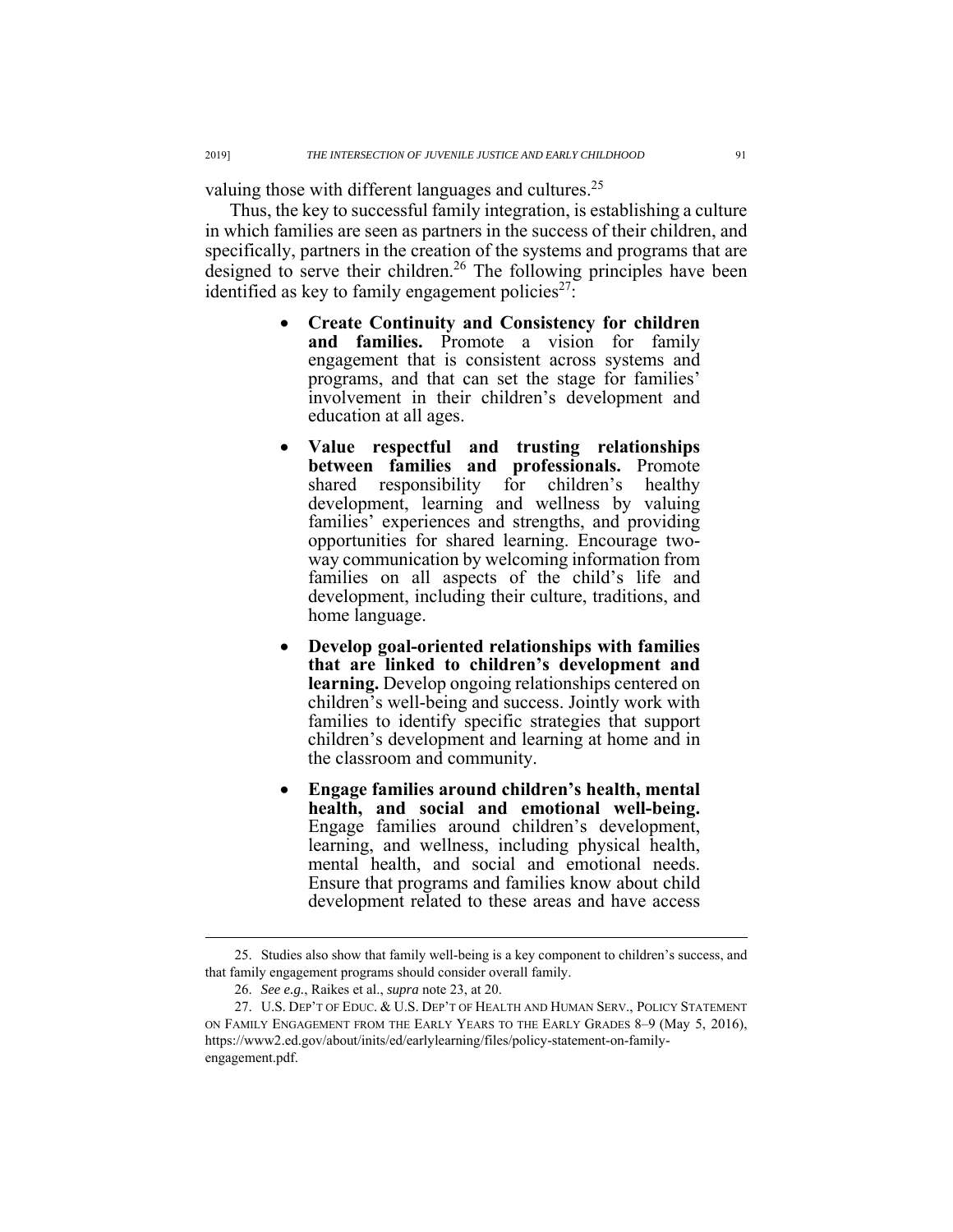to the tools they need. Ensure that families and staff are connected with relevant community partners, such as early childhood mental health consultants and children's medical homes, as needed.

- **Ensure that all family engagement opportunities are culturally and linguistically responsive.**  Ensure to the maximum extent possible, that the environment, children's curricula and learning, and all family engagement opportunities respect, reflect, and embrace families' cultures, are devoid of bias, and are linguistically accessible.
- **Build staff capacity to implement family engagement practice principles.** Prioritize professional development opportunities that support staff to view parents as capable, competent partners. Strengthen staff's ability to form positive, goaloriented relationships with all families.
- **Support families' connections and capabilities.** Provide opportunities for families to build upon their knowledge and skills to foster children's development, learning and wellness; advocate for their child and family; share experiences and expertise with other families; and take on leadership and advocacy. Connect families to family organizations that support families of children with and without disabilities, special health care and mental health needs; parent to parent programs; child care resource and referral agencies; parent teacher associations; parent advisory councils; and community-based organizations that serve diverse families, including families of dual language learners.
- **Develop strong relationships with community partners that support families.** Establish formal partnerships with community partners, such as afterschool programs, social service agencies, adult education programs, one stop career centers, medical homes, public housing authorities, and libraries, to promote family wellness and adult learning, and enhance children's learning and family stability. Invite the community to celebrations and other events in the school and programs.
- **Continuously learn and improve.** Improve integrated and systemic family engagement practices by regularly collecting and analyzing data on the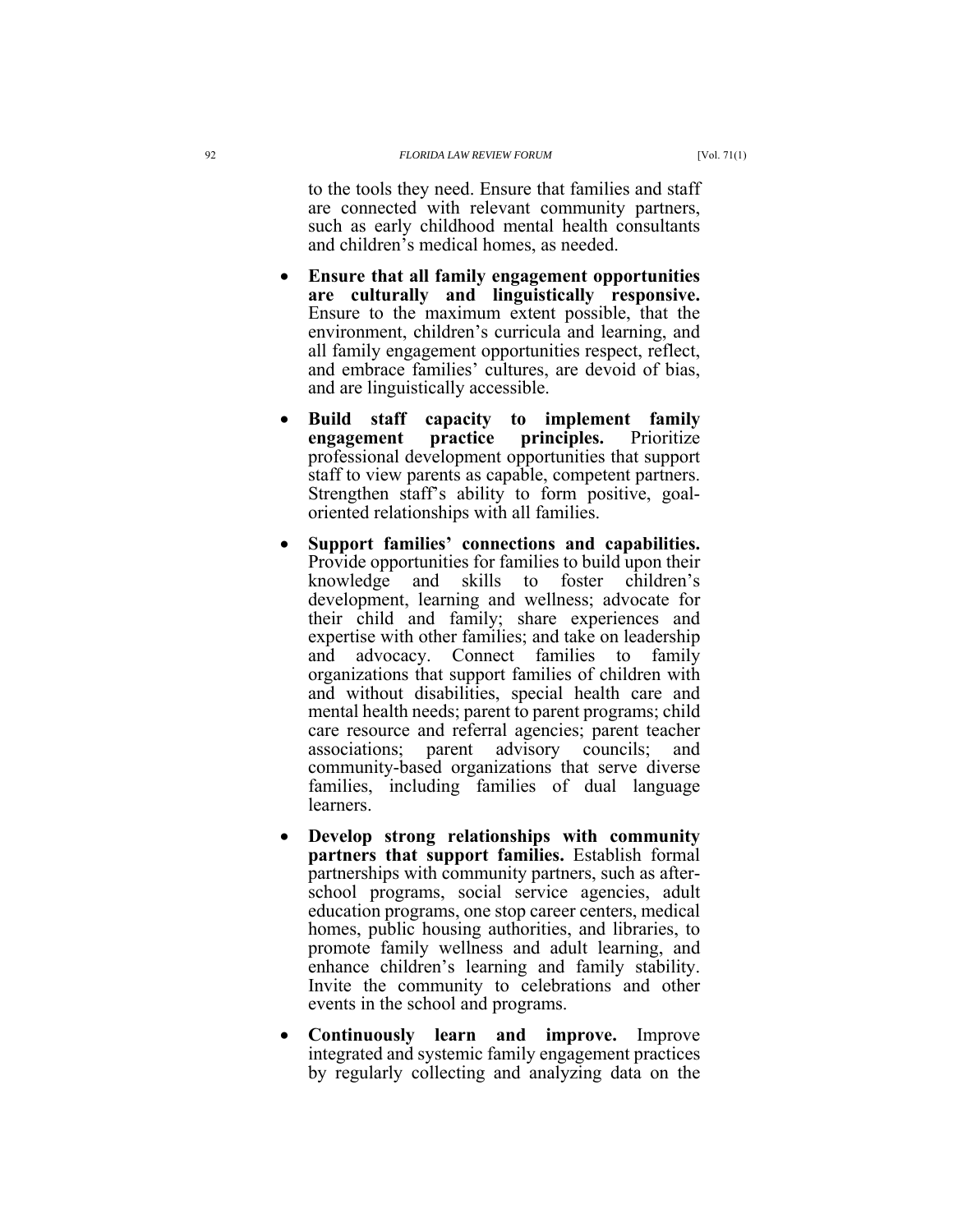effectiveness of the practices, in order to guide decision-making and policy change and to inform technical assistance and professional development.

### II. FAMILY ENGAGEMENT AND VISITATION POLICIES

### A. *What is family engagement in JJ?*

There is a growing movement within juvenile justice to engage families, but it is important to define what that means in the juvenile justice context. Based on a dictionary definition, to engage means to participate. Applied to a juvenile justice context, family engagement means families participate in the proceedings. This is distinct from family involvement, which means families are included in proceedings but not necessarily on par with decision makers.<sup>28</sup> Put another way, a justice organization that focuses on family engagement listens to families as partners, while a justice organization that focuses on family involvement talks to families about proceedings or plans.<sup>29</sup>

The opportunities for family engagement vary based on a youth's specific place in the delinquency proceeding. The nature of the delinquency proceedings and level of state intervention on parental rights vary from arrest to adjudication to disposition and aftercare.<sup>30</sup> As such, family engagement is expected to vary in each of these stages. Within these delinquency contexts, promoting family engagement is arguably the most difficult for families of incarcerated youth. For these youth, contact with their families may be limited to in-person visits, phone calls, and letters. $31$ 

The exact parameters surrounding how much contact youth may have with their families and when incarcerated youth may contact their families varies as a result of where, and by whom, youth are incarcerated. As an example, federal facilities hold weekends and holidays open for inperson visitation, $32$  while state and local facilities, vary between weekly,

 <sup>28.</sup> *See generally* Sarah Cusworth Walker et al., *A Research Framework for Understanding the Practical Impact of Family Involvement in the Juvenile Justice System: The Juvenile Justice Family Involvement Model*, 56 AM. J. COMM. PSYCH. 408 (2015) (recounting the history of the "involvement" system).

 <sup>29.</sup> *See* Larry Ferlazzo, *Involvement or Engagement?*, 68 SCHOOLS, FAMILIES, AND COMM. 10, 10 (2011).

 <sup>30.</sup> Jeffrey D. Burke et al., *The Challenge and Opportunity of Parental Involvement in Juvenile Justice Services*, 39 CHILD YOUTH SERV. REV. 39, 42 (2014).

 <sup>31.</sup> Michael Umpierre, NAT'L INST. OF CORR., *Rights and Responsibilities of Youth, Families, and Staff in* DESKTOP GUIDE TO QUALITY PRACTICE FOR WORKING WITH YOUTH IN  $\text{CONFINEMENT}$  166, 176 (2015), https://info.nicic.gov/dtg/sites/info.nicic.gov.dtg/files/DesktopGuide.pdf [https://perma.cc/HZ4U-6L7D].

 <sup>32.</sup> *General Visiting Information*, FED. BUREAU OF PRISONS, https://www.bop.gov/inmates/visiting.jsp [https://perma.cc/4TQY-2SVG].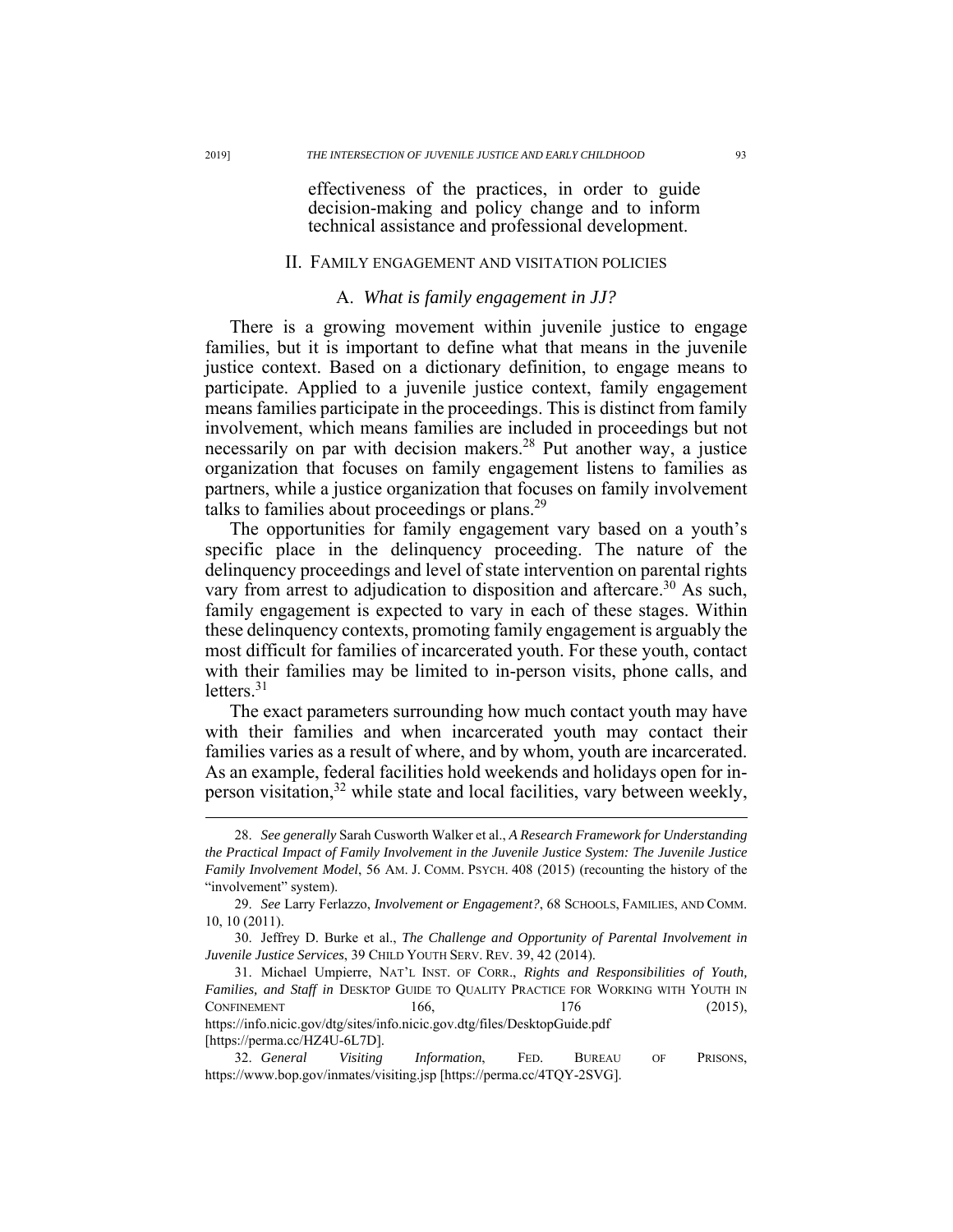monthly or no set policies for visitation.<sup>33</sup> Similarly, case law asserts that juveniles be allowed to make a "reasonable number" of phone calls.<sup>34</sup> This standard lends itself to various interpretations, but the ACA and JDAI standards say this means at least two phone calls per week.<sup>35</sup> Finally, youth may receive any number of letters—but the extent to which staff reads and inspects them in order to prevent contraband or other misconduct varies.<sup>36</sup>

Although an arguably limited measurement of engagement, family visitation is the most frequently studied component of family engagement for incarcerated youth. Research suggests visitation by the youth's parents is associated with positive behaviors for incarcerated youth. Incarcerated youth that receive visits from their parents have been found to have a reduction in depressive symptoms.<sup>37</sup> Further, the more frequent the visits, the stronger the decline in depressive symptoms.<sup>38</sup> Family visitation has also been associated with improved GPA while in custody and reduced behavioral infractions in the facility.<sup>39</sup> Likewise, the more frequent the visits, the greater the improvements in GPA and the greater the reduction in behavioral infractions.40 There is very little research on the effects of visitation by youth's own children.<sup>41</sup> Furthermore, there are a number of logistical issues that typically need to be solved in order for a young child to visit with her incarcerated teen father. Thus, visitation between children and teen fathers is not common.

# B. *Use of tech video chat for visits*

One possible solution to the aforementioned logistical issues for visits between incarcerated teen fathers and their children is via video conference or video chat. Technology has rapidly evolved and many

40. *Id*.

 <sup>33.</sup> OFFICE OF JUVENILE JUSTICE AND DELINQUENCY PREVENTION, MODEL PROGRAMS GUIDE: STATUS OFFENDERS 1 (2015).

 <sup>34.</sup> Mark Soler, *Conditions of Confinement: A Review of Case Law*, 23 CORR.COMPENDIUM 6 (1998).

 <sup>35.</sup> *See* Umpierre, *supra* note 31, at 11.

 <sup>36.</sup> *Id*.

 <sup>37.</sup> *See* Kathryn C. Monahan, Asha Goldweber, & Elizabeth Cauffman, *The Effects of Visitation on Incarcerated Juvenile Offenders: How Contact with the Outside Impacts Adjustment on the Inside*, 35 LAW HUM. BEHAV., 143, 150 (2011).

 <sup>38.</sup> *Id*. at 144 (pointing out that "among *adults* incarcerated in state facilities…receiving more frequent visits was associated with greater psychological well-being and lower rule-breaking activity" and implying that these results are likely observable in adolescents, as well) (*emphasis added*) (internal citations omitted).

 <sup>39.</sup> *See* Sandra V. Agudelo, Issue Brief, *The Impact of Family Visitation on Incarcerated Youth's Behavior and School Performance: Findings from the Families as Partners Project*, VERA INST. OF JUST. at 3–4 (2013).

 <sup>41.</sup> ANNE M. NURSE, FATHERHOOD ARRESTED: PARENTING FROM WITHIN THE JUVENILE JUSTICE SYSTEM 52–54 (2002).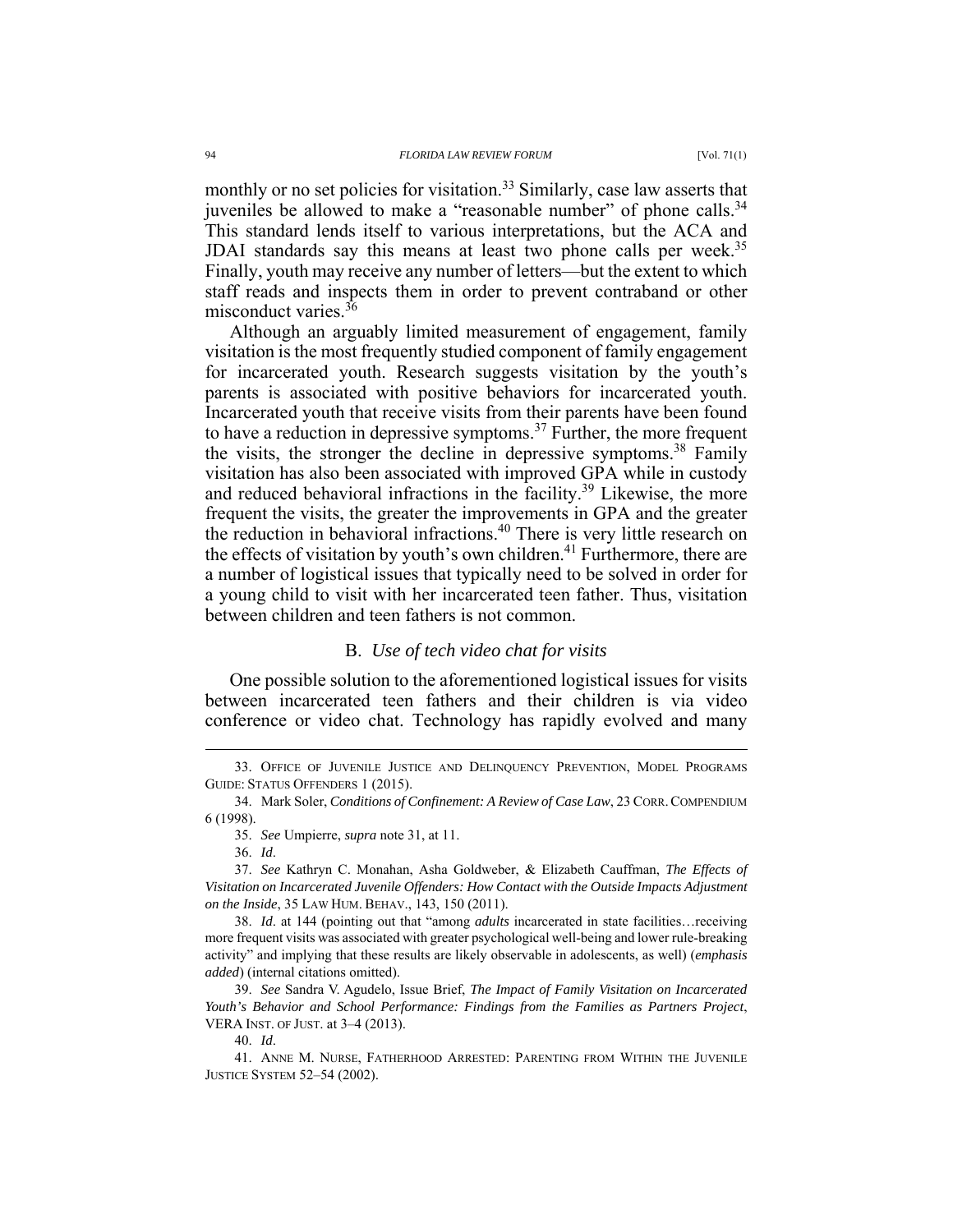families use video chat (like FaceTime or WhatsApp) to maintain and strengthen relationships with remote relatives.<sup>42</sup> There are many features of video chat that make it well-suited for very young children.<sup>43</sup> For example, while children under 7 have difficulty understanding traditional phone calls, video chat provides a promising alternative because it allows young children to both see and hear their relatives, perhaps because babies and toddlers are highly attuned to faces. They can use and see nonverbal communication, like smiles and gestures, which are a critical part of early interactions with young children.44 Video calls also include welltimed back and forth interactions. Video chat, though, may present some new challenges for young children (not to mention technical disruptions) such as resulting in replacing physical contact with their remote relative as well as misaligned eye contact and thus imperfect communication due to the location of video cameras.<sup>45</sup> Also, some studies suggest that it is difficult for young children to recognize people they see on video chat when they meet them in real life. $^{46}$  These factors may make it more challenging for young children to maintain relationships via video chat than via live face-to-face interactions. For very young children forming relationships with their parents, video chat is likely to be effective if it supplements rather than replaces face-to-face visitation.<sup>47</sup> Video chat supplementation could then increase the overall rate of contact but not replace it.

# III. HOW IS FAMILY ENGAGEMENT AND VISITATION ORGANIZED WITH BABIES IN MIND?

For incarcerated youth who are parents themselves, in-person visitation with their children in a space conducive to play is vital to supporting family engagement during incarceration. Juvenile justice facilities often have policies and practices that can hinder quality visitation, including visits in large communal spaces or requiring the incarcerated parent to wear shackles during visitation. Organizing visitation structures with the child's needs in  $mind<sup>48</sup>$  has the potential

 <sup>42.</sup> *See, e.g.*, Elisabeth R. McClure et al., *"Facetime Doesn't Count": Video Chat as an Exception to Media Restrictions for Infants and Toddlers*, INT'L J.CHILD-COMPUTER INTERACTION 1, 1 (2016).

 <sup>43.</sup> *See, e.g.*, Elisabeth McClure & Rachel Barr, *Building Family Relationships from a Distance: Supporting Connections with Babies and Toddlers Using Video and Video Chat*, *in* MEDIA EXPOSURE DURING INFANCY AND EARLY CHILDHOOD: THE EFFECTS OF CONTENT AND CONTEXT ON LEARNING AND DEVELOPMENT 227, 233 (Rachel Barr & Deborah N. Linebarger eds., 2017).

 <sup>44.</sup> *Id.* at 232.

 <sup>45.</sup> *Id.* at 234.

 <sup>46.</sup> *Id.* at 232–33.

 <sup>47.</sup> *Id.*at 344.

 <sup>48.</sup> Rachel Barr et al., *The Baby Elmo Program: Improving Teen Father-child Interactions*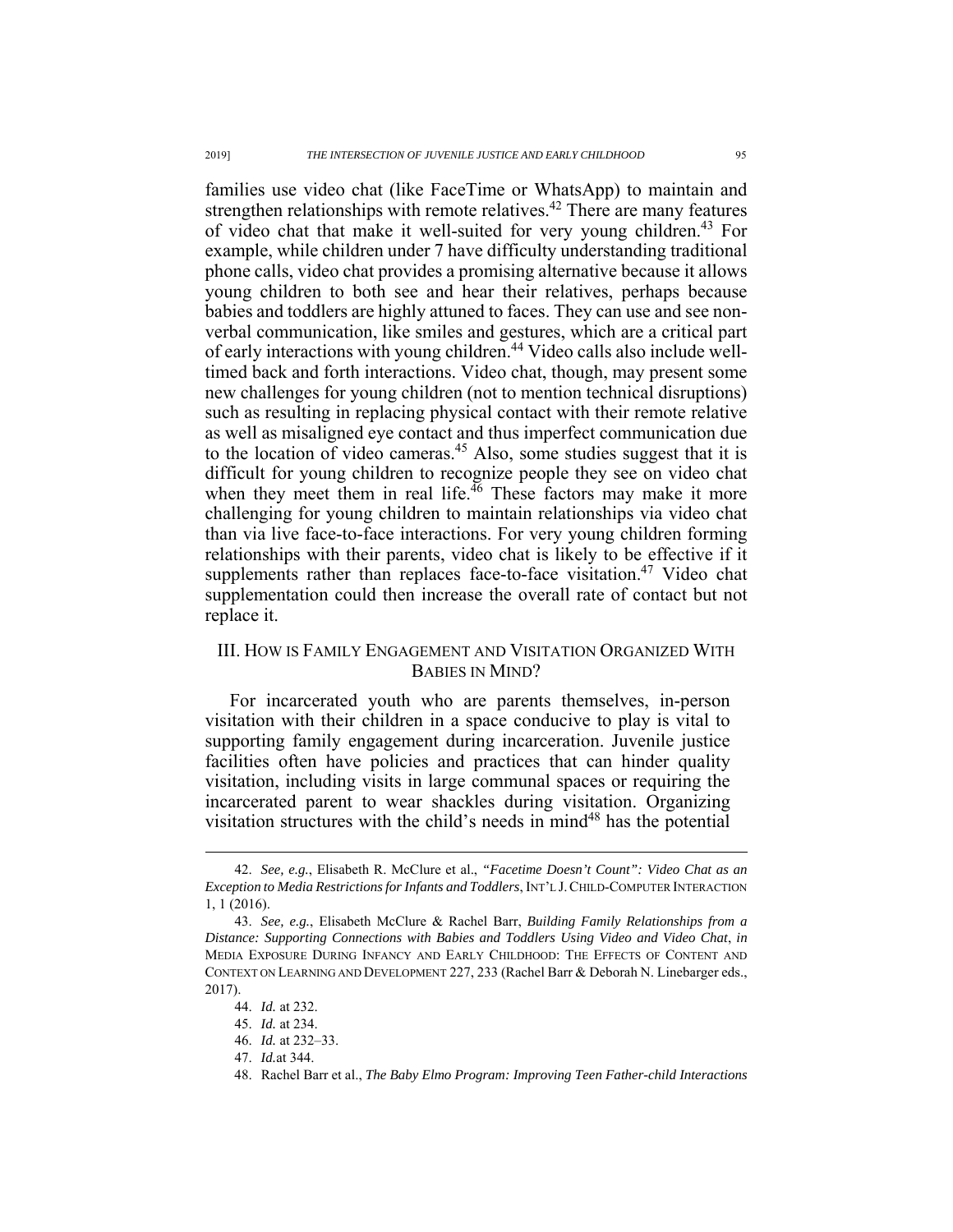to improve the quality of parent-child interactions during visits,<sup>49</sup> improve behavior while in custody,<sup>50</sup> reduce recidivism,<sup>51</sup> and encourage successful reentry post-incarceration.<sup>52</sup>

The Just Beginning Program (JB) is a structured visitation program designed for young fathers in juvenile or criminal justice facilities that aims to maintain, build and strengthen the relationship between father and child during the period of incarceration. JB began in three counties in California in 2008 and has since expanded to 16 sites across 6 states.<sup>53</sup> The program is available to both mothers and fathers, but due to the much higher proportion of incarcerated fathers<sup>54</sup> an overwhelming majority of JB participants are teen fathers.

JB's goal is to enhance the quality of interactions, foster secure attachments, and maintain strong bonds with the child as well as encourage communication with the child's primary caregiver. The program consists of five sessions during which a JB-certified facilitator helps the father to master four key skills. 1) noticing the child's signals and cues; 2) following the child's lead; 3) talking to the child; and 4) encouraging and praising the child.

Each JB visitation session contains three components:

1. **Learn**: The father and facilitator meet for an introduction and discussion of the session skill. The skill is illustrated via video content modeling positive parenting skills. This use of media is designed to be a strengths-based approach since many adolescents are very familiar with media content and it also reduces literacy demands for a population that can encounter learning or reading

 $\overline{a}$ 

*Within Juvenile Justice Facilities*, 33 CHILD. & YOUTH SERVS. REV. 1555, 1556 (2011). 49. *Id*. at 1561.

 <sup>50.</sup> *See, e.g.*, Rachel Barr et al., *Delivering Services to Incarcerated Teen Fathers: A Pilot Intervention to Increase the Quality of Father–Infant Interactions During Visitation*, 11 PSYCHOL. SERVICES 10, 11 (2014); Benjamin Richeda et al., *Baby Elmo Leads Dads Back to the Nursery: How a Relationship-Based Intervention for Fathers Enhances Father and Child Outcomes*, 35 ZERO TO THREE 25, 33 (2015).

 <sup>51.</sup> *E.g.*, Barr, *supra* note 48, at 1560.

 <sup>52.</sup> *Id*.; *see also* Karen De Claire & Louise Dixon, *The Effects of Prison Visits From Family Members on Prisoners' Well-Being, Prison Rule Breaking, and Recidivism: A Review of Research Since 1991*, 18 TRAUMA, VIOLENCE, & ABUSE 185, 185 (2015) (citing a 1988 study stating "rehabilitation and re-entry of the offender into the community is the ultimate goal of the correctional system") (internal citation omitted).

 <sup>53.</sup> Richeda, *supra* note 50, at 27.

 <sup>54.</sup> *See* ANDREA J. SEDLAK & CAROL BRUCE, 2013-MU-FX-0005, SURVEY OF YOUTH IN RESIDENTIAL PLACEMENT: YOUTH CHARACTERISTICS AND BACKGROUNDS, at 33 (2016), https://www.ncjrs.gov/pdffiles1/ojjdp/grants/250753.pdf [https://perma.cc/H4M6-M929].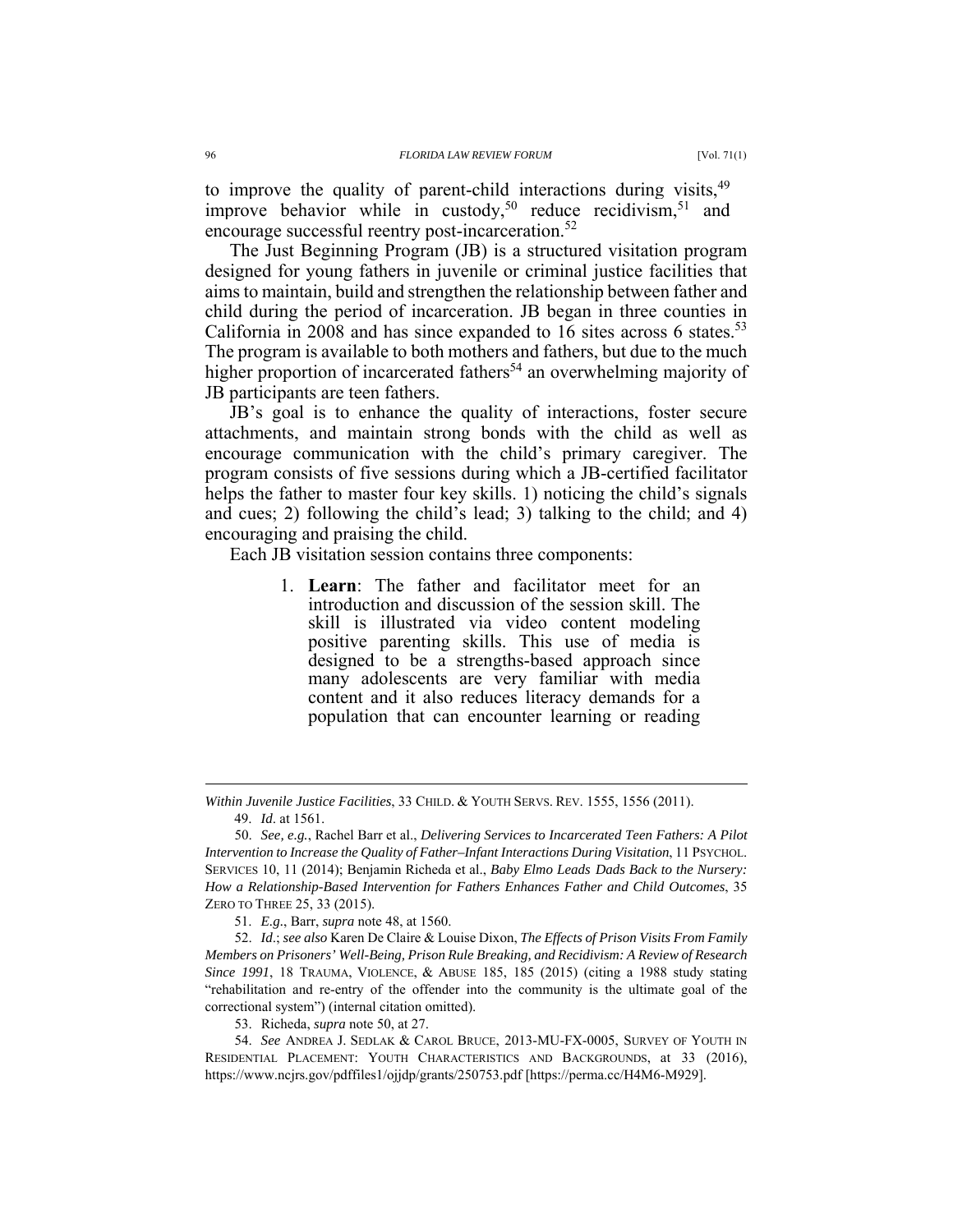difficulties,<sup>55</sup>

- 2. **Do**: Father-Child structured visitation occurs in a child-friendly play space where the father practices the concept while playing with the child.
- 3. **Reflect**: The father and facilitator reflect on the practice of the play skills.

For the structured visit, a child-friendly play space is required. Some facilities have a dedicated JB space, while others are able to utilize multipurpose spaces and have a pop-up play space kit including play mats, toys, and books that can be assembled and disassembled rapidly and efficiently stored. Prior to JB implementation, parent-child visits have often been held in standard open visitation rooms that do not promote healthy and productive parent child interactions.

The photos below illustrate the difference between post-JB and pre-JB visitation rooms.<sup>56</sup>



Standard Visitation Room JB Visitation Room

**Figure 1**. Image of visitation rooms prior to and after implementation of the JB program.

Before JB, I refused to see my son. I couldn't let my guard down to be a dad in regular visitation [areas]. In the JB room I feel relaxed to play with him and make funny faces with him.

## - JB Teen Father Participant

 <sup>55.</sup> *See* Mindee O'Cummings et al., Issue Brief, *The Importance of Literacy for Youth Involved in the Juvenile Justice System*, NAT'L EVALUATION & TECHNICAL ASSISTANCE CTR. (2010).

 <sup>56.</sup> Barr, *supra* note 48, at 1557 (pictures on this page).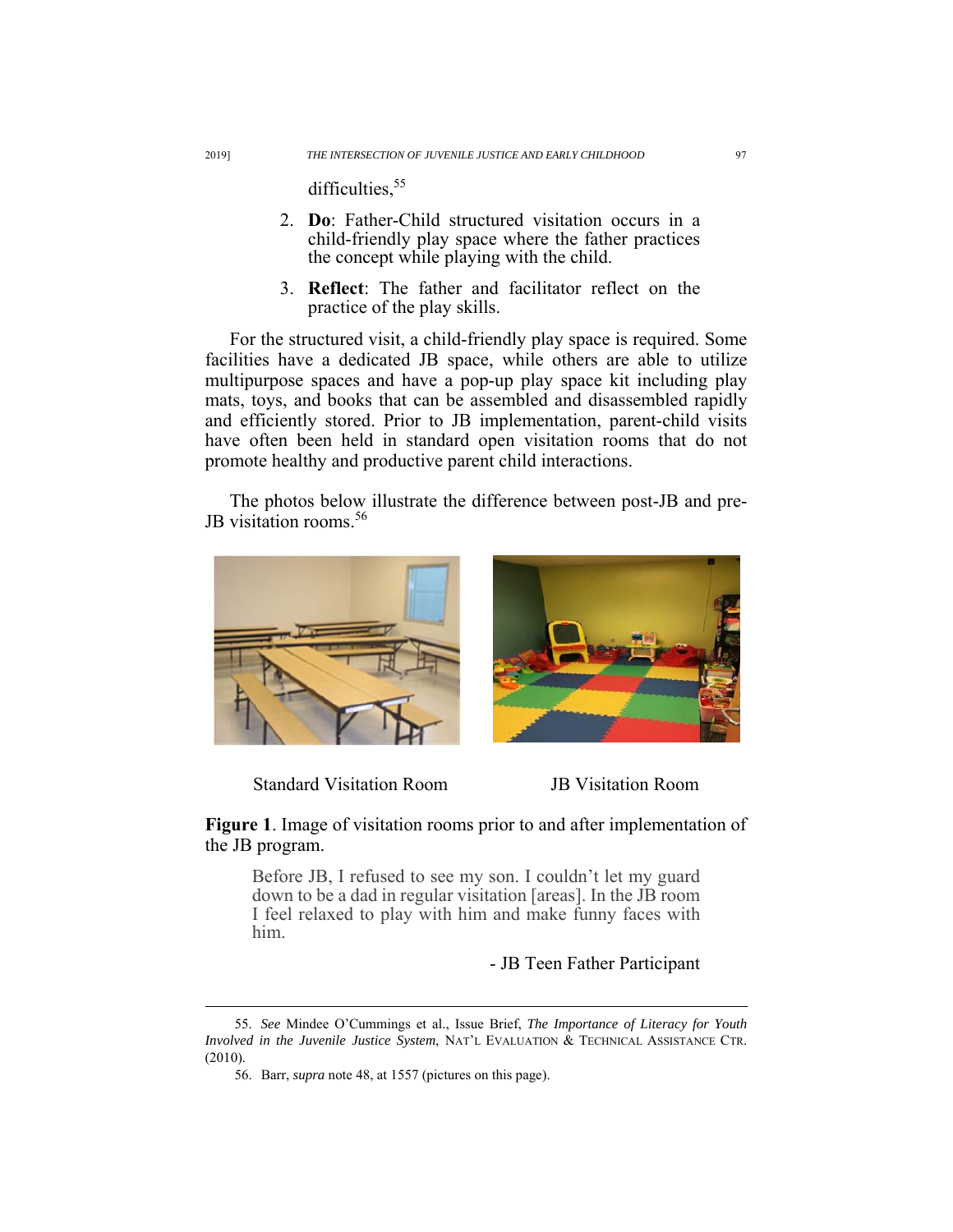### 98 *FLORIDA LAW REVIEW FORUM* [Vol. 71(1)

Evaluations of JB have shown positive changes in the quality of father-child interactions for children ages 3–36 months in emotional responsivity, warmth, and language stimulation, as well as increases in fathers' acceptance of, and awareness of, their influence on their child's development.<sup>57</sup> Additionally, while participants were in the JB Program, rates of behavioral infractions of the incarcerated fathers decreased by fifty to sixty percent.58

The following is data from a recent sample of 81 JB program fathers ranging in age from 14 to 20 years from juvenile justice facilities in California, Ohio, and Texas.

## **Father's attitudes towards their children**

Fathers in the JB program were interviewed using the "This Is My Baby Interview"59 protocol which assesses a parent-child relationship before and after program completion. The interview is scored on three dimensions: (a) commitment, which assesses how strongly the parent considers the child his own and strives to build an enduring relationship; (b) acceptance, which measures the extent to which the parent views the child as a positive, unique individual; and (c) influence, which evaluates how fully the parent recognizes the immediate and long-term effects of his actions on the child's psychological and emotional development. Commitment, acceptance, and influence dimensions were assigned scores between 1 (lowest score) and 5 (highest score), including midpoints, by reliable coders.

**Table 1.** Father attitudes pre-JB collapsed across age of child and site.

| This Is My Baby Interview |      |                                            |      |  |  |  |
|---------------------------|------|--------------------------------------------|------|--|--|--|
|                           |      | Pre (n=72) Acceptance Commitment Influence |      |  |  |  |
| Mean                      | 2.62 | 2.84                                       | 2.40 |  |  |  |
|                           | 0.13 | 0.11                                       | 0.13 |  |  |  |

Table 1 suggests that fathers across sites enter into the program with a moderate level of commitment, acceptance, and awareness of influence.

 <sup>57.</sup> McClure & Barr, *supra* note 43, at 230.

 <sup>58.</sup> Shani King, Rachel Barr & Jennifer Woolard, *Cost-Effective Juvenile Justice Reform: Lessons from the Just Beginning "Baby Elmo" Teen Parenting Program*, 83 N.C.L. REV. 1381, 1411–12 (2015).

 <sup>59.</sup> Brady Bates & Mary Dozier, "This Is My Baby Interview" and Coding Manual 1–14 (Aug. 8, 2005) (unpublished manuscript) (on file with the University of Delaware).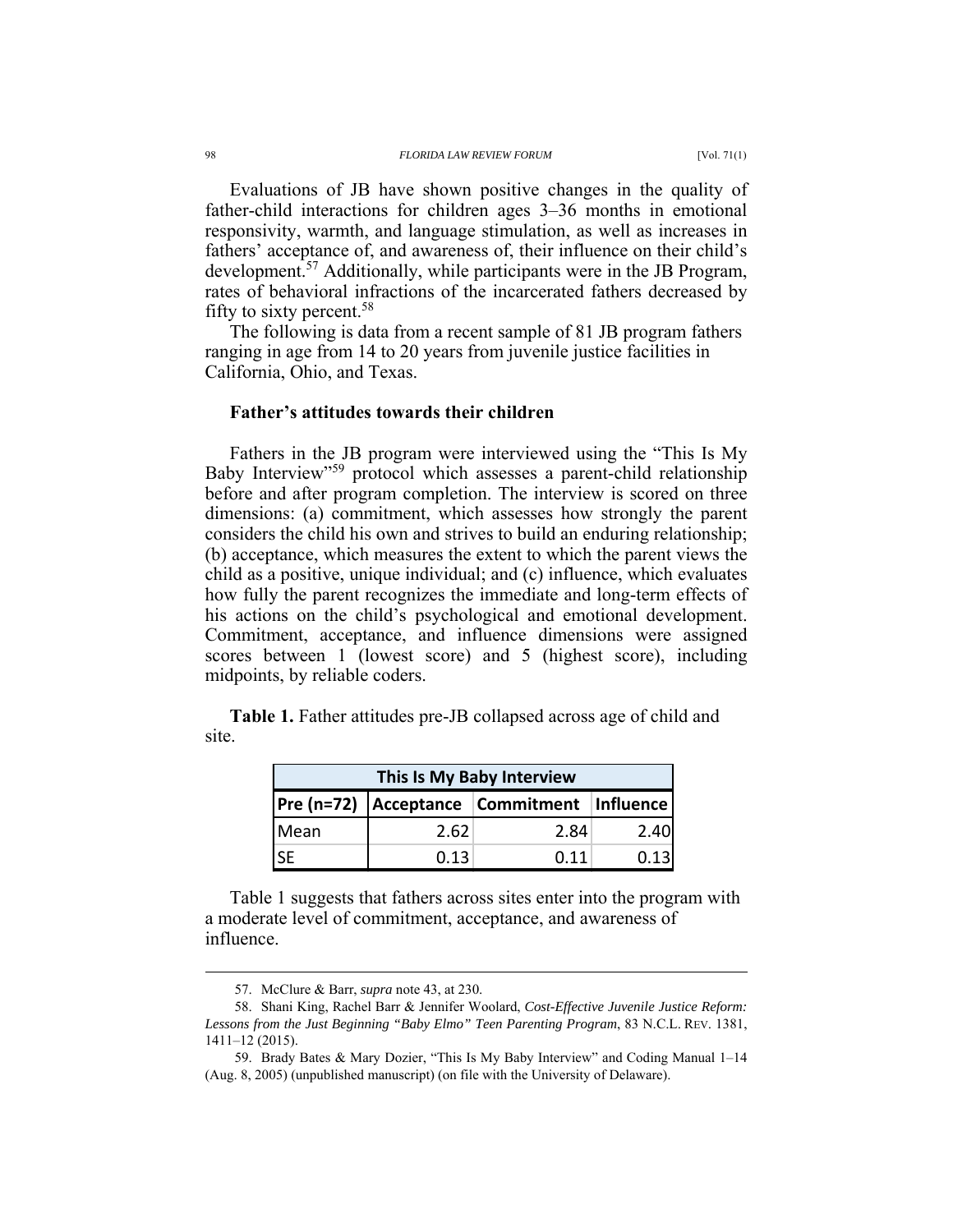| This Is My Baby Interview |                       |            |      |                       |            |            |                  |  |
|---------------------------|-----------------------|------------|------|-----------------------|------------|------------|------------------|--|
| <b>Under One</b>          |                       |            |      | Over One              |            |            |                  |  |
|                           | Pre (n=25) Acceptance | Commitment |      | Influence $Pre(n=24)$ | Acceptance | Commitment | <b>Influence</b> |  |
| <b>Mean</b>               | 2.54                  | 2.90       | 2.44 | <b>Mean</b>           | 3.17       | 3.09       | 2.68             |  |
| <b>SE</b>                 | 0.22                  | 0.20       | 0.25 | <b>SE</b>             | 0.20       | 0.21       | 0.22             |  |

**Table 2.** Father attitudes pre-JB by age of child, under one-year-old or over one-year-old.

Table 2 suggests that fathers in this sample with children over one enter into JB with higher levels of acceptance, commitment, and perceived influence than their counterparts with children under one.

**Table 3.** Father attitudes pre-post JB by age of child, under oneyear-old or over one-year-old.

| This Is My Baby Interview                                      |            |                                                                                          |      |      |      |      |      |  |
|----------------------------------------------------------------|------------|------------------------------------------------------------------------------------------|------|------|------|------|------|--|
| child ages: 7 over one, 5 under one, 1 age unknown<br>$n = 13$ |            |                                                                                          |      |      |      |      |      |  |
| <b>Pre</b>                                                     | Acceptance | Influence<br>Commitment<br><b>Influence</b><br>Commitment<br><b>Post</b><br>  Acceptance |      |      |      |      |      |  |
| Mean                                                           | 2.54       | 2.62                                                                                     | 2.15 | Mean | 3.46 | 3.19 | 2.58 |  |
| <b>SE</b>                                                      | 0.22       | 0.14                                                                                     | 0.26 | SE   | 0.22 | 0.20 | 0.23 |  |

Table 3 shows that these pre-post attitudes collapsed across age of child and site of 13 participants who had pre- and post-data available. This data shows that these participants began the program at the same level as all participants but showed an increase in levels of acceptance, commitment, and perceived influence after participation in the program.

### **Father's use of language with their children**

A subset of 24 fathers across all sites had a set of play session video records available for analysis (75 play session videos in total). Play sessions were coded to measure the quality of the father's interactions across each session. Each interaction was coded as present or absent for each 30-second time block of 20-minute video-recorded play sessions. All interactions are reported as the average percent of time fathers spent engaging in that behavior during a session.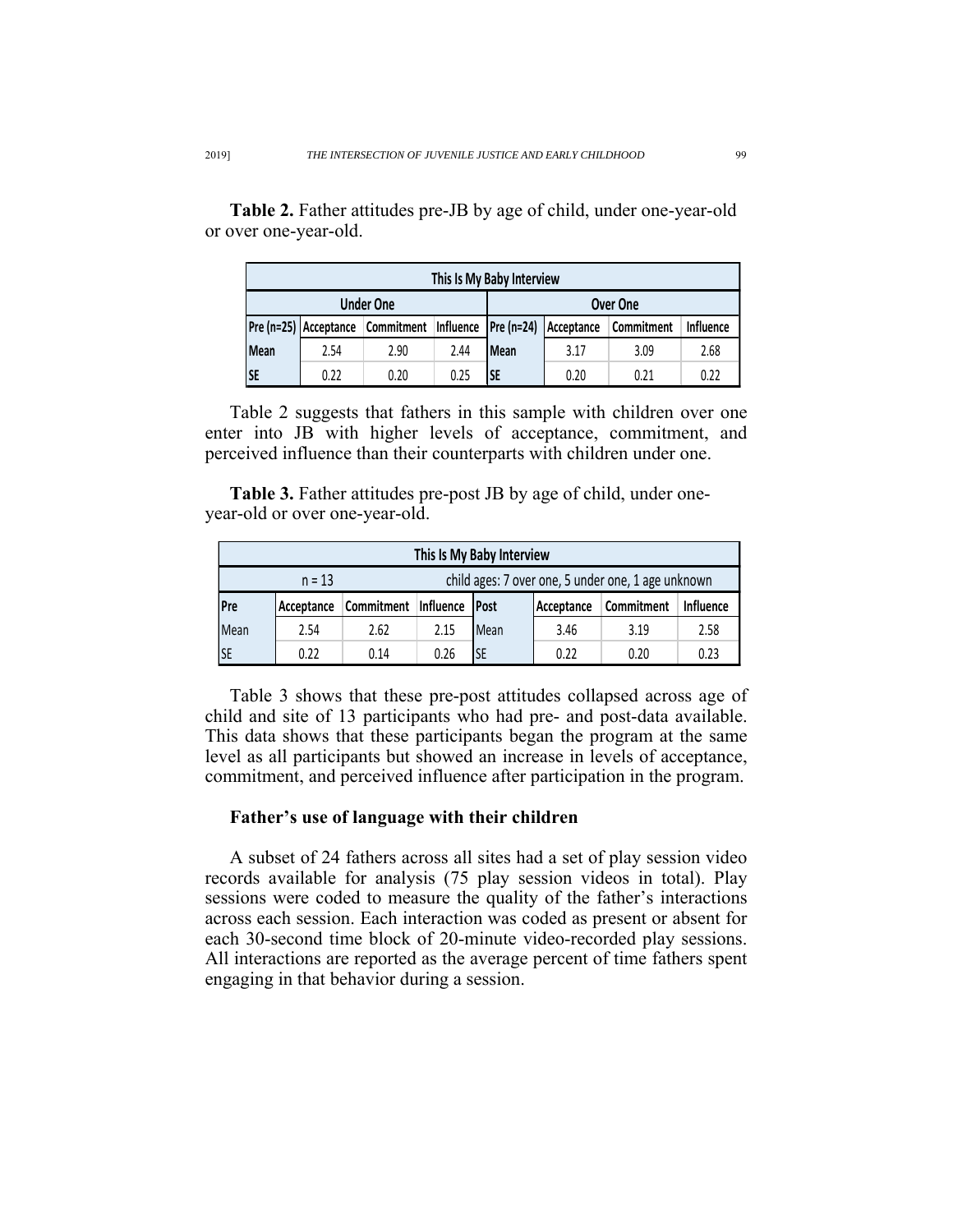

**Figure 2.** Top panel: total % of visit time spent on three target communication skills, praise/encouragement, labeling and open ended questions by fathers with children under one-year-old. Bottom panel: total % of visit time spent on three target communication skills, by fathers with children over one-year- old.

The graphs above show that fathers are able to learn the communication skills targeted in JB parent training sessions (encouragement, labeling, open-ended questions). These findings show that fathers were able to successfully implement positive parenting skills during interactions with their children and were able to focus on each skill as it was introduced. Fathers in the program with children under one tend to spend less time practicing language skills than fathers with children over one, but show a greater increase in skill use from session 1 to 5.

.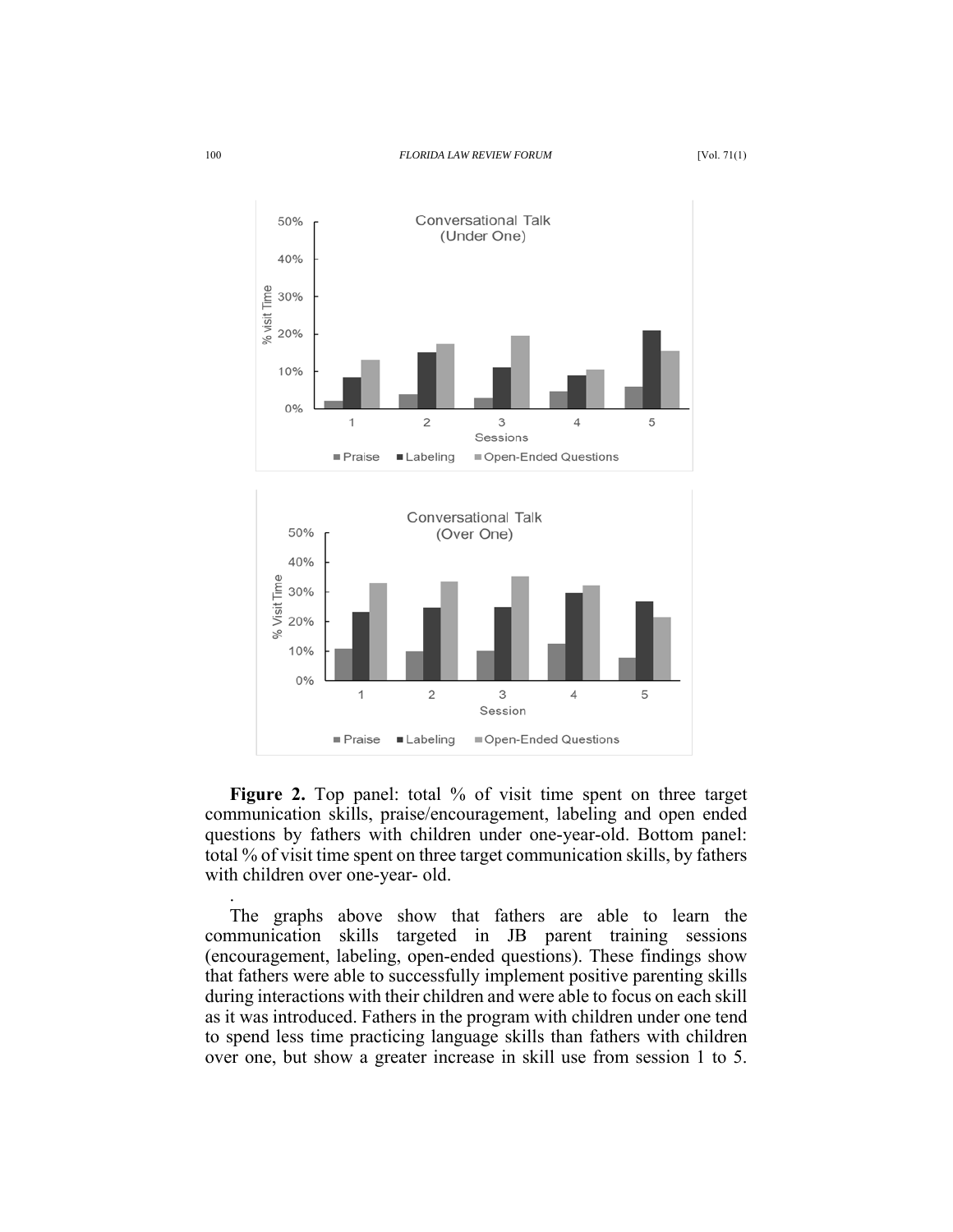Session 4 focuses on the skill of praise and encouragement, and the data collected consistently reflects an increase in praise during the Session 4 play session. It is important to note, however, that for those with children under one year, it appears that Session 4 implementing praise/encouragement was the most challenging, but for parents with children over one, the most challenging session was the final session where the goal was to put all of the skills together.

|                  |    |                   |        |                   | Parent           |
|------------------|----|-------------------|--------|-------------------|------------------|
| <b>Child Age</b> | n  | <b>Caregiving</b> | Warmth | <b>Detachment</b> | <b>Intrusion</b> |
| Over One         | 20 | 22.0%             | 49.8%  | 1.9%              | 0.0%             |
| Under One        | 20 | 5.2%              | 58.7%  | 2.9%              | 0.5%             |

**Table 4.** Ratings of caregiving, warmth, detachment and intrusion as a function of age.

As shown in table 4, overall play sessions had a consistent warm and accepting tone across sites and child age. Not surprisingly, fathers with children under one spent more time in caregiving than fathers with children over one.

**Table 5.** Correlations of paternal warmth with age, praise, labeling and caregiving.

| <b>Correlation</b> |                |        |      |          |            |  |  |
|--------------------|----------------|--------|------|----------|------------|--|--|
|                    | Age            | Praise |      | Labeling | Caregiving |  |  |
| <b>Warmth</b>      | า วร<br>ر ر. ب |        | 0.50 |          | -0         |  |  |

Measures of paternal interactional quality were associated with each other and with child age. Fathers with younger children engage in more caregiving behaviors and more caregiving is associated with lower levels of paternal warmth; this may have been due to the stress associated with caring for a young child. Parental warmth is also associated with increasing child age, and with increased delivery of praise and labeling skills. This finding suggests that as fathers get to know their children better (see TIMB findings) there are increased levels of warmth, praise and labeling. Although we are not able to assess this with our current data, it is possible that as fathers increase labeling and praise/encouragement skills that warmth may also increase.

Overall, this snapshot evaluation of JB across three different states shows that implementation is feasible and that fathers and children can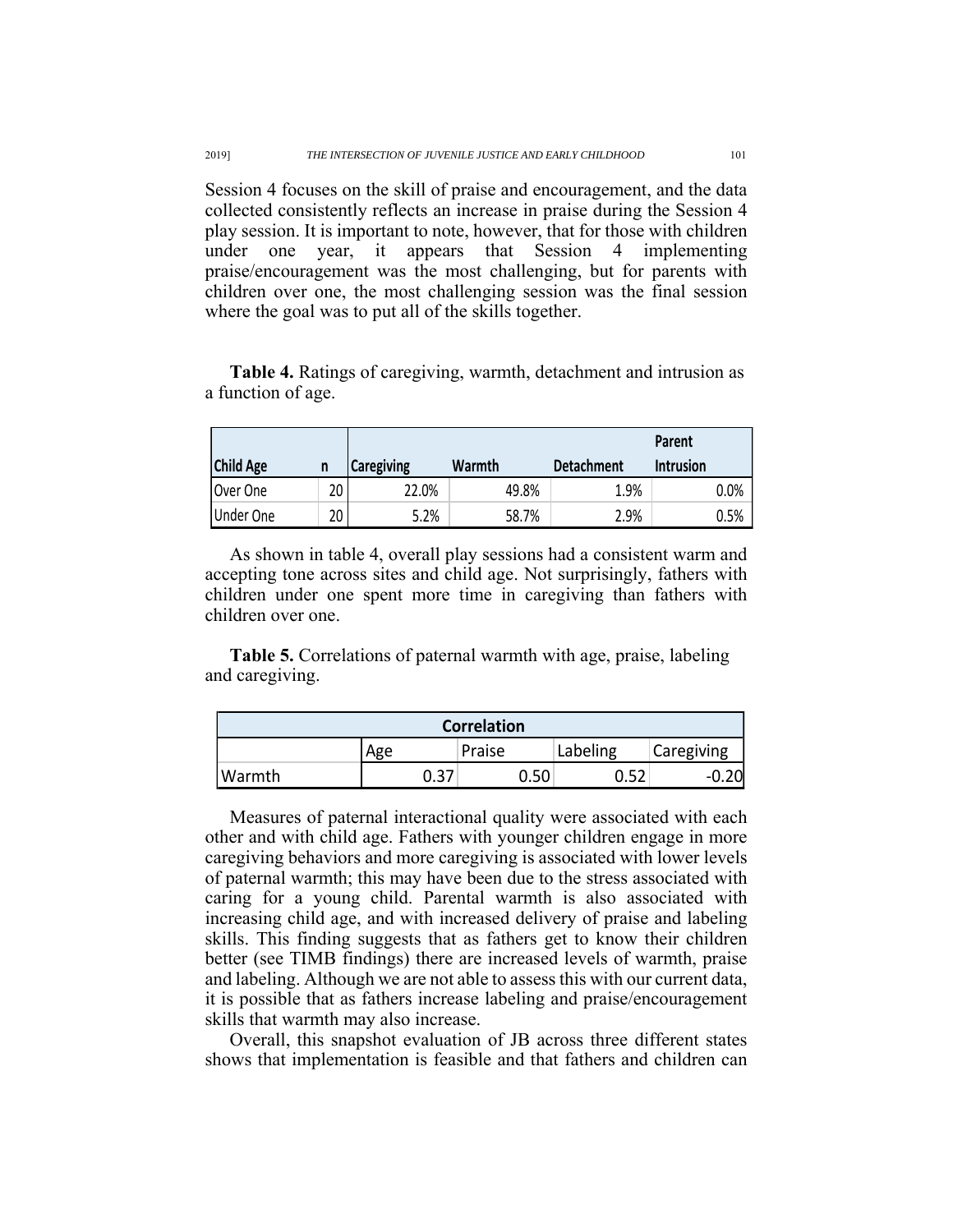engage in positive face-to-face interactions and build important relationship skills over a short period of time. This conclusion in speculative, of course, as the data discussed here reflect only the first five visits between fathers and their children. Typically, most youth remain in the facility after the intervention is complete and continue to have structured visitation with their children. This is recommended because the aforementioned skills continue to develop over the course of additional visits.

### IV. RECOMMENDATIONS

### A. *Recommendations for Juvenile Justice Facilities:*

1. Should consider a "Learn, Do, Reflect" approach to family engagement. The learn component provides a rationale for the family, the do component allows family members to participate and practice skills, and the reflective component incorporates the practice into everyday life.

2. Should broaden the concept of family engagement to include the youth's own children.

3. Should provide a location that facilitates positive interactions between parents and children by setting aside an appropriate child-friendly play space. This can be a permanent space or a pop-up kitset used in a multi-purpose room.

4. Should include JB or similar programming to enhance parent-child bonding. These programs should be play based and involve facility staff.<sup>60</sup>

5. Should take advantage of new technologies to expand family engagement services. In doing so, existing opportunities for direct contact should not be curtailed; nor should phone-contact or letters. Instead, these should be supplemented via services like video chat. For example, after a father-child relationship has been reestablished, video chat might be used to help maintain contact, i.e., if it is used in the playroom where the child has been before, provided that in-person visits are continued. Video chat may also be used under conditions of inclement weather if the family is not able to attend in person.

 <sup>60.</sup> JUST BEGINNING (JB) PROGRAM, http://www.cebc4cw.org/program/just-beginning-jbprogram [https://perma.cc/R4DJ-FX3R].